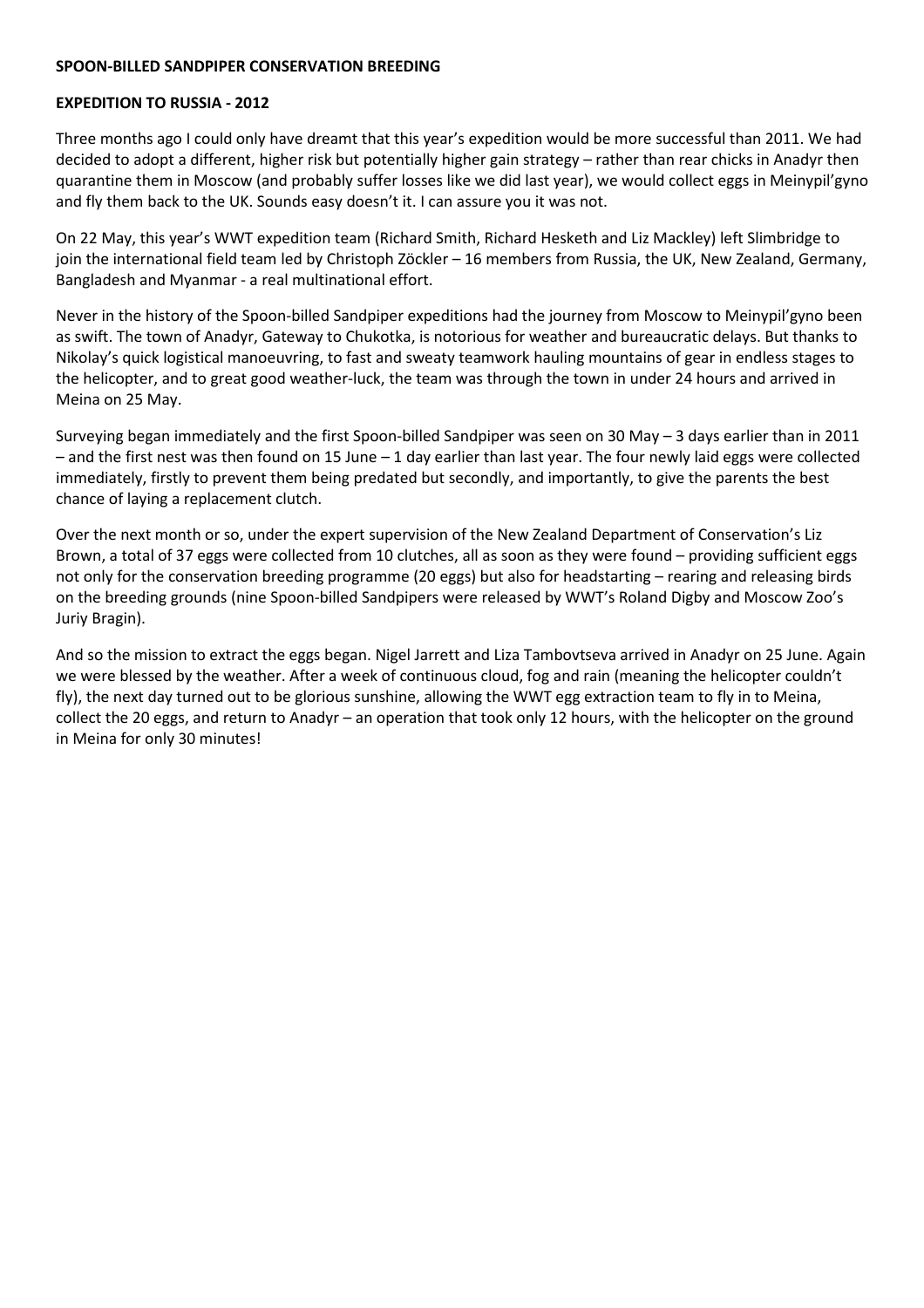

**Collecting the first clutch.** 



**Egor Loktionov lifts the eggs into the helicopter.**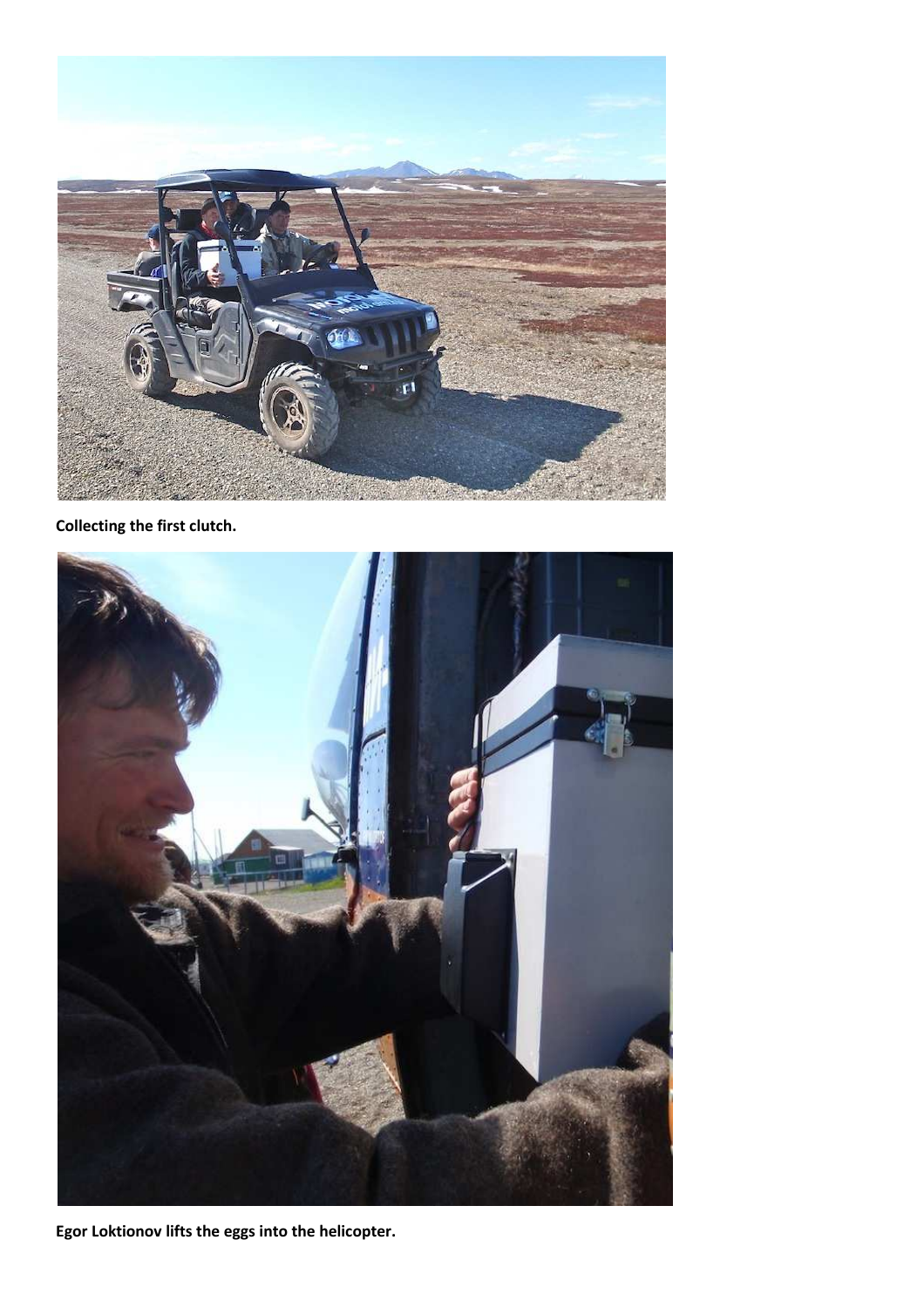

**Liz Brown hands over to Nige Jarrett during the flight.** 



**Team celebrating at the release pen site.**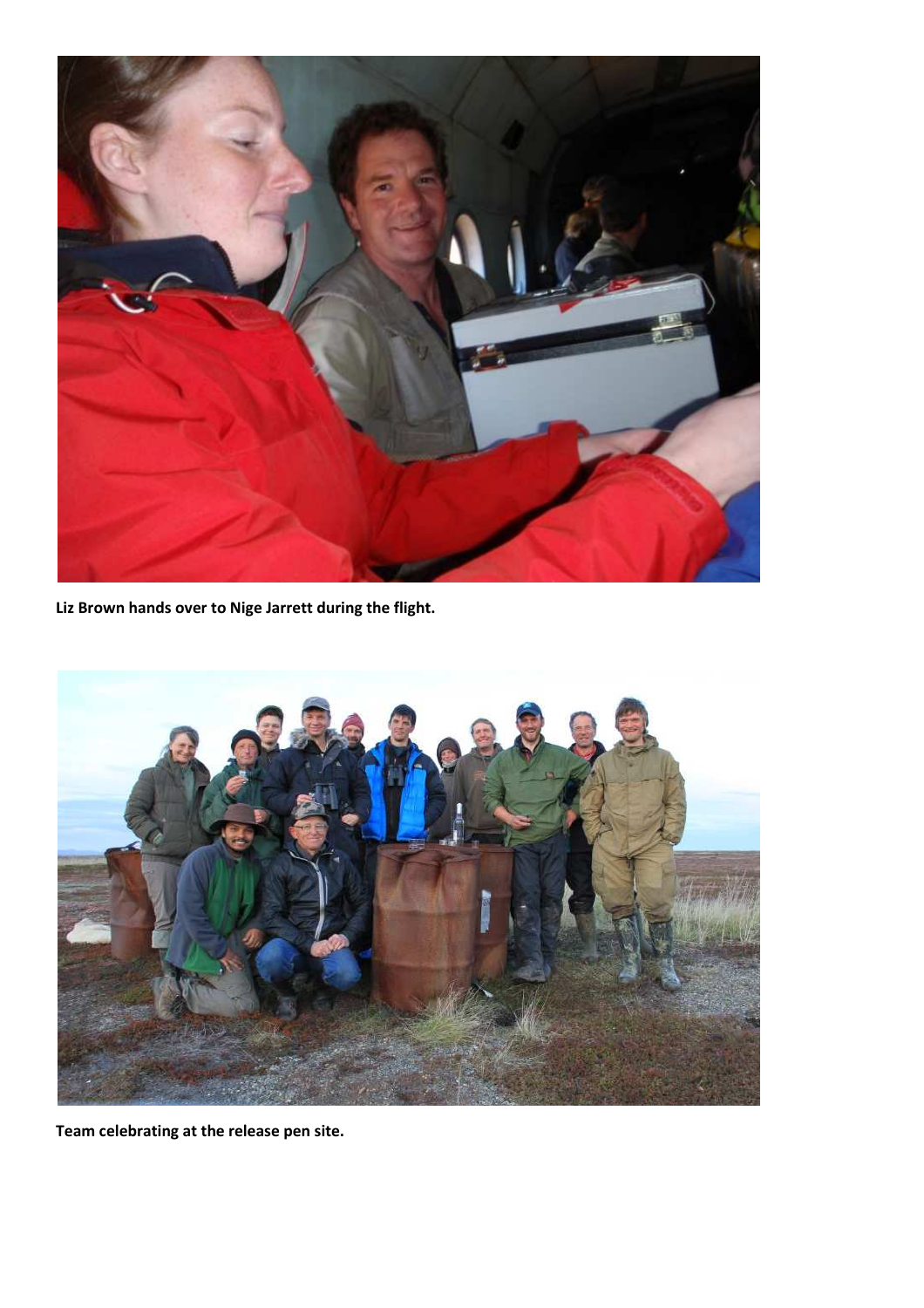To cut a very long story short, the 20 eggs arrived back at Slimbridge at 10am on 5 July – after a monumental eight day journey from Meina. The first egg hatched only 6 hours later and so began a nine day, 24 hours a day vigil as the eggs hatched. And I am very happy to say that we now have 17 healthy Spoon-billed Sandpiper chicks at Slimbridge in addition to the 11 birds from last year's expedition. So 28 birds in total – or maybe 10% of the world population! DNA sexing has confirmed that we have 7 males and 4 females from the 2011 cohort and 8 males, 8 females and 1 individual of unknown sex from 2012. So signs are good that that we may be able to reach our target population size of ten breeding pairs.



**BA Captain Jerry Woodham and Nigel Jarrett. The eggs arrive at Slimbridge.** 



**4 day old Spoon-billed Sandpiper chicks.**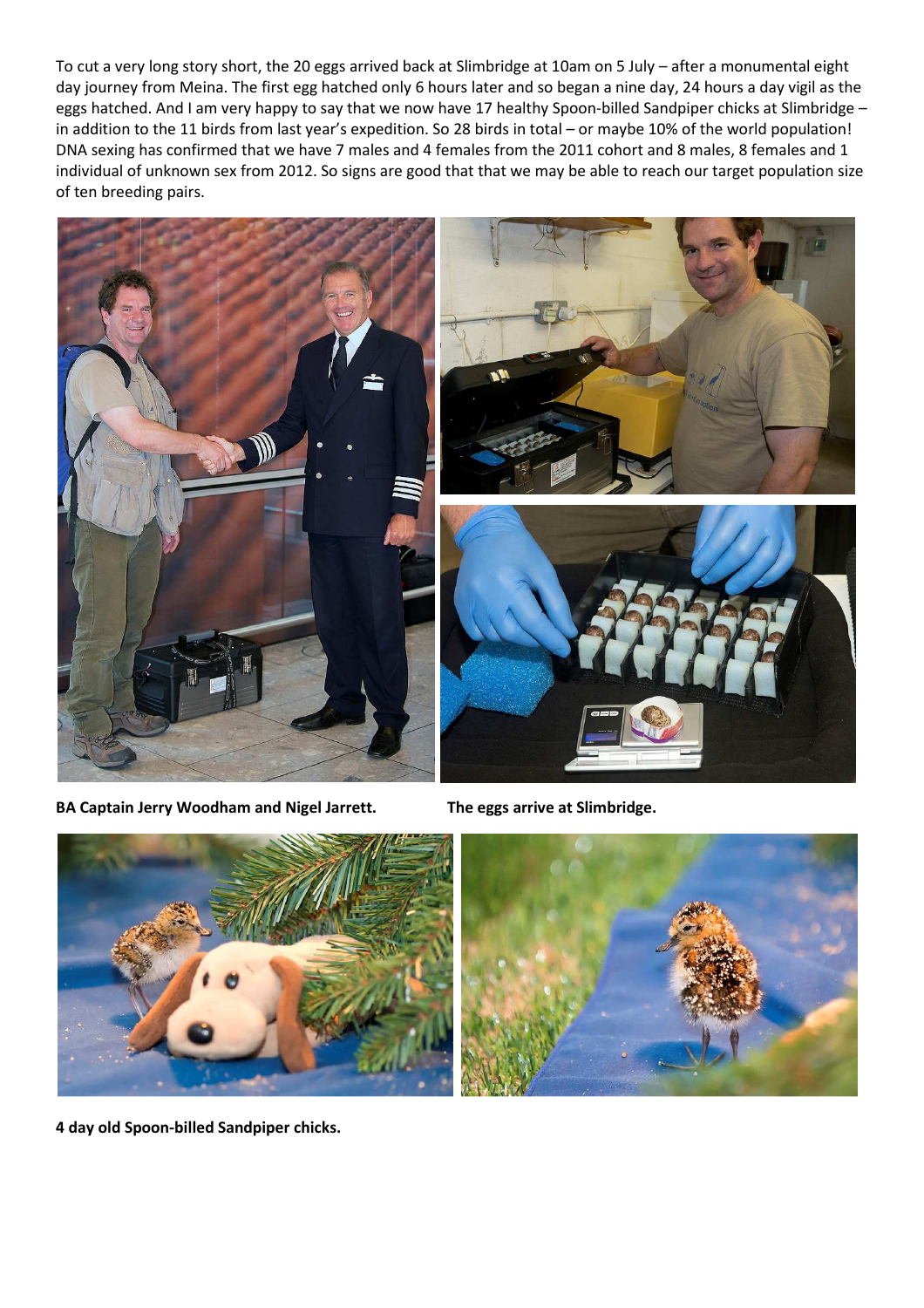

**24 hour old Spoon-billed Sandpiper chick.** 



**2 week old Spoon-billed Sandpiper chicks.**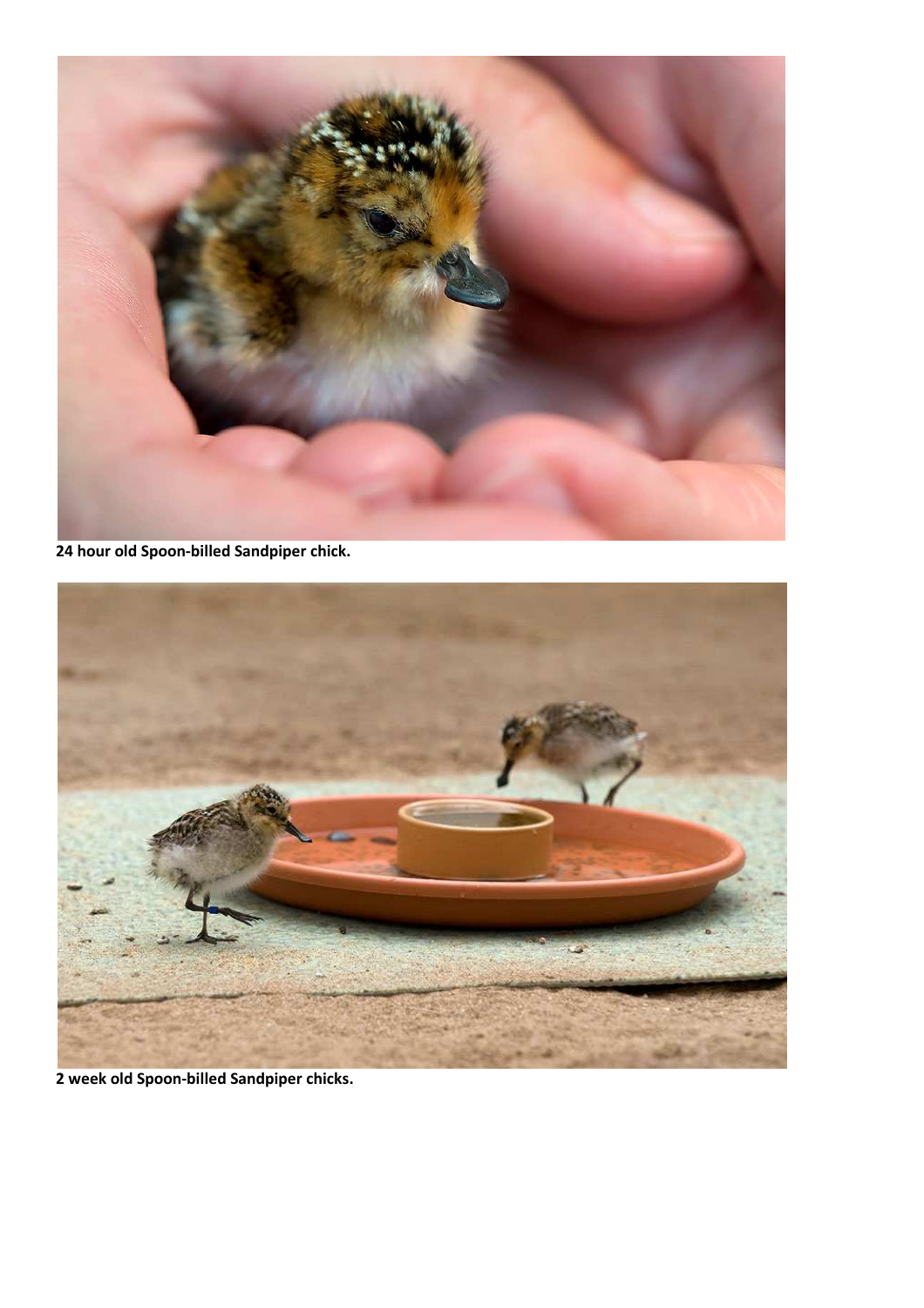

**Juvenile Spoon-billed Sandpipers in their purpose-built accommodation at Slimbridge.** 

British Airways were truly fantastic. Not only did they provide free flights for WWT personnel, the assistance we received from BA staff was over and above the call of duty. Captain Paul Smiles (Chief Pilot Shorthaul) was incredibly helpful. Working with colleagues including Tim Price, Ben Mason and Martin Jordan, Captain Smiles helped arrange CAA clearance for the power supply and incubator and dealt with the incredibly complicated logistics of getting them on board BA Flight BA0236 to and from Moscow. Captain Jeremy Woodham (Pilot of BA0236), and apparently an avid birder and bird ringer, and his cabin crew took care of Nige on the flight and helped him offload his precious cargo. Last and by no means least, Mary George (Community Investment Account Manager) and Mary Barry (Community Investment Manager) arranged, re-arranged, and re-arranged flight after flight after flight. Thank you BA!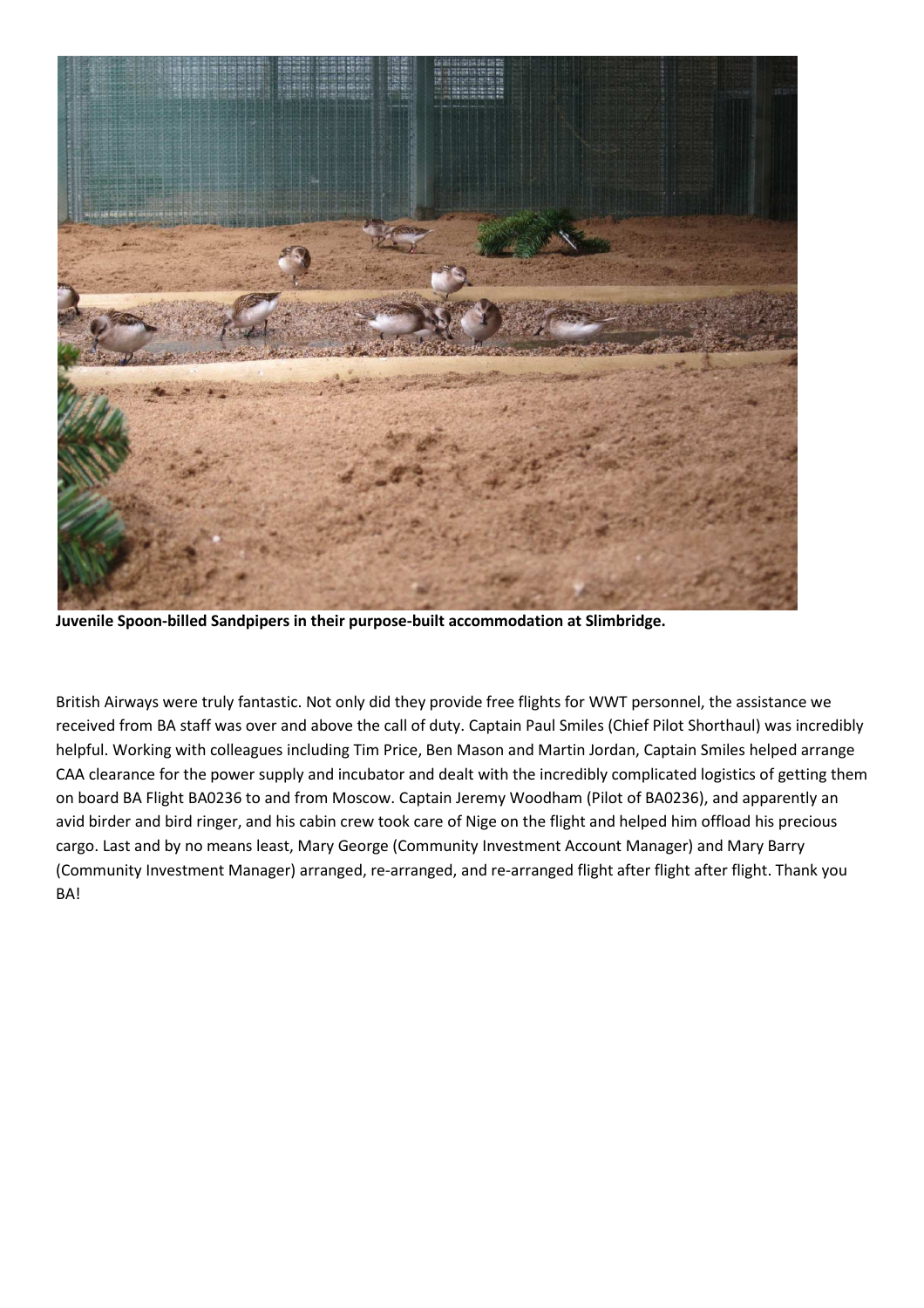

## **Captain Jerry Woodham and Spoon-billed Sandpiper.**

I would also like to thank the four main projects partners – Birds Russia, Moscow Zoo, RSPB and WWT, for their considerable efforts in making this year's expedition such a success, and also our major funders – RSPB, WWT, the UK Government's Darwin Initiative and SOS – Save our Species.

Dr. Baz Hughes, Head of Species Conservation Department, WWT